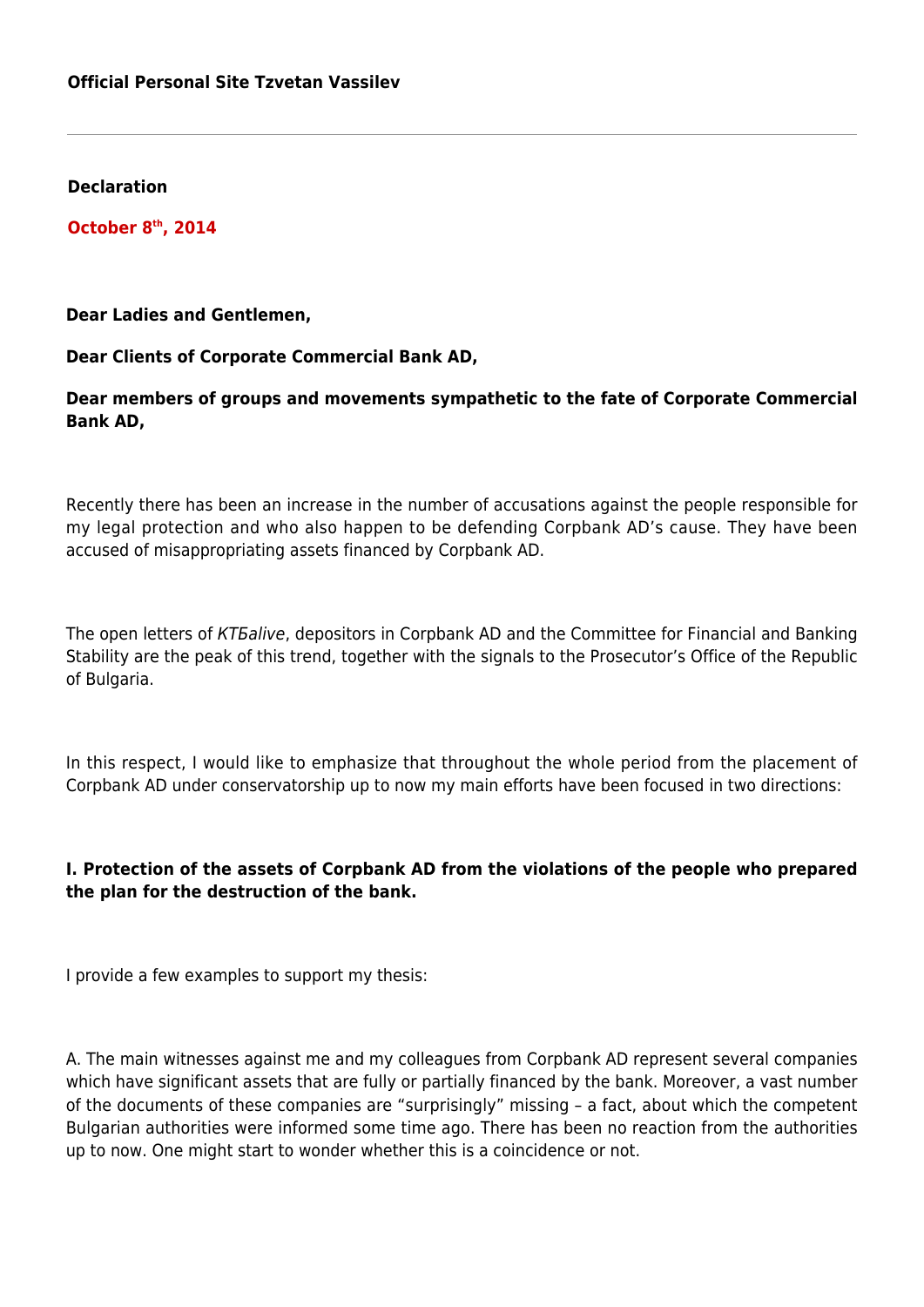B. The people at the heart of the plot against Corpbank AD firmly follow the maxim: "The thief cries – hold the thief!" In my previous declaration I explained that before the attacks against me and the bank were started, I was blackmailed to transfer shares of Vivacom, Petrol, and Dunarit to certain companies backed by certain people for free.

I have serious doubts that the law firm serving the blackmailers who turned into a kind of liquidators Corpbank AD is now behind all the signals, schemes, and instigations against the bank and its shareholders. Ironically, the blackmailers behind the attack against Corpbank AD feel comfortable to mislead the public.

On the occasion the spread information about the sale of the glass factory in Paracin, Serbia, I would like to clarify that I am looking for the best solution for the factory but in any case that solution would not be detrimental to Corpbank AD. Moreover, despite the difficulties associated with the failure of the commitments made by Corpbank AD on this project due to its placement under special supervision, the project will be saved so that the invested funds could be reimbursed in full to the bank and to its depositors respectively. The only people who are interested in the sale of undervalued assets are the ones who aim to liquidate Corpbank AD and to benefit themselves. At the same time, these "morally clean" people did not hesitate to offer a shameful deal to somebody who is interested in the purchase of undervalued assets in exchange for testifying against me. This is an approach which is, of course, helpfully promoted by those people who work to fabricate evidence for mine and my colleagues' fault.

That was also the case with Vivacom. Vivacom's shares would have been in some thick drawer if we did not resist. Can you imagine that in Bulgaria it is possible for the CEO of a company to hide the company's shareholder book and temporary certificates with the single purpose of helping his patrons to achieve their objectives. Coincidentally, this executive director is one of the trustworthy witnesses of the objective investigation and prosecution. The same person has also forged documents together with other people from the so-called "group of 7" (now 6) that is managed by the main prosecution witness Biser Lazov, which also means nothing to the competent authorities.

To end this passage and as evidence of the liquidators' scenario, I would like to tell you that the same law center of the attack requested bankruptcy of the questioned company in May with one goal – to seize EUR 14.5 million and to get the shares of Vivacom.

This is my perspective on the issue, ladies and gentlemen!

### **II. Corpbank AD's recovery**

I continue to work on the bank's recovery despite the fact that my colleagues and I have been humiliated by the abovementioned liquidation center. Corpbank AD's recovery is a complex task as